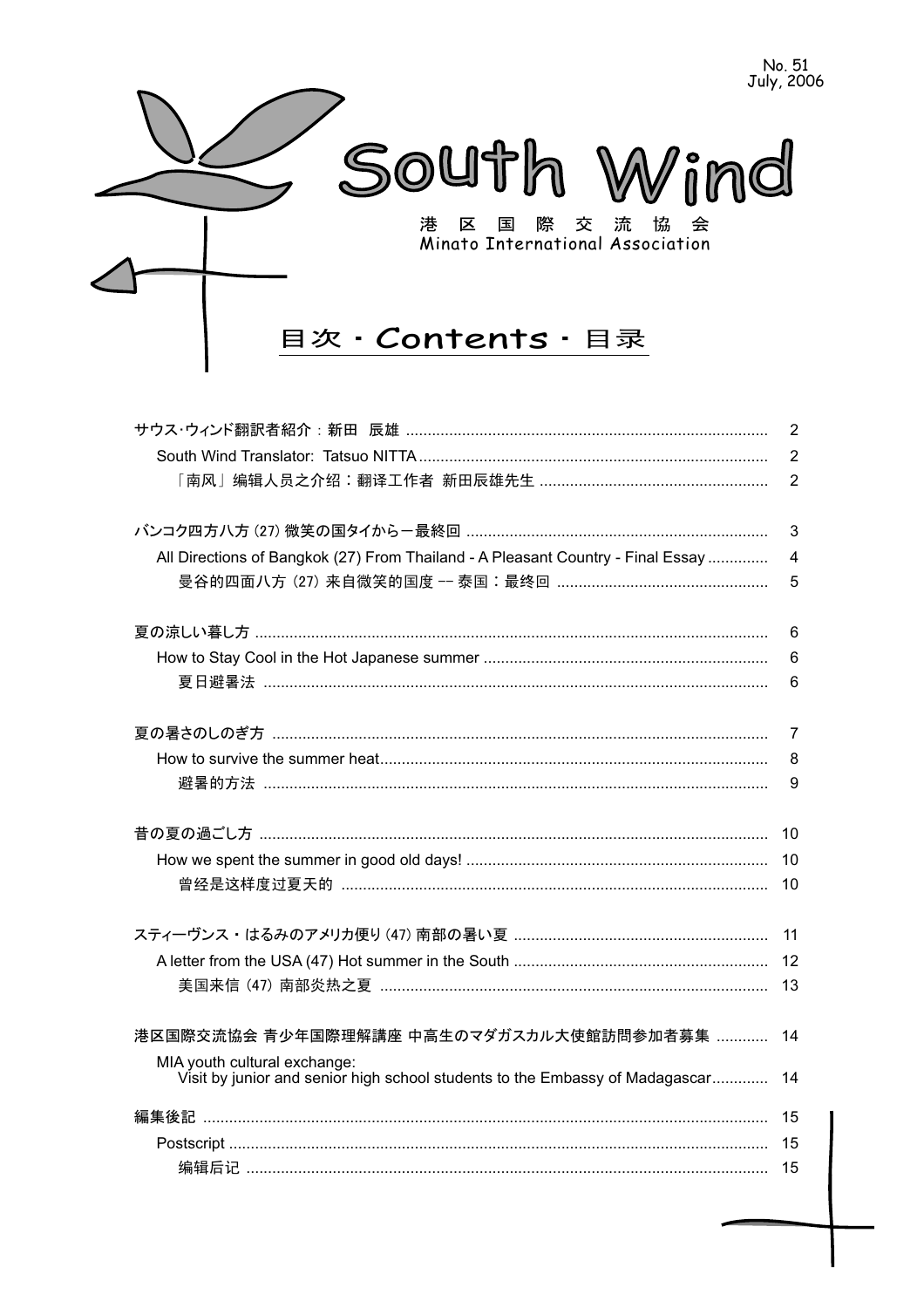South Wind

# **▪ サウス・ウィンド編集スタッフ紹介 ▪ South Wind Editorial Staff ▪**

■ 「南风」编辑人员之介绍 ■

# **サウス・ウィンド翻訳者紹介:新田 辰雄**

[ 2006年6月30日 ]

新田辰雄です。1977 年からのアメリカ勤務の時に「トム」というニックネームを貰いました。空港に迎 えに来た現地の同僚が事務所に向かう車の中でつけてくれたものです。以来結構気に入っています。

4年前に定年退職し、直ちに MIA(港区国際交流協会)に入会しました。仕事の関係で、我が家は米(ロ

スアンゼルス)英(ロンドン)独(デユッセルドルフ)と3ヵ国 に住みましたが、それぞれの場所で多くの現地の人びとが、生 活に不慣れな我々を公私にわたってサポートしてくれました。お 陰様で楽しく充実した滞在を終え、無事に帰国する事ができまし た。この海外での体験から、時間に余裕のできた退職後には、海 外から日本に来られている方々に我々が何かお手伝いできる事が ないだろうかと考え MIA に入会したものです。最初の2年程は 知っている方もなく、MIA の活動にもなかなか参加できずにおり ましたが、MIA の「ブラシュアップ・イングリッシュ」のコース で、素晴らしいメンバーの人たちと知り合うことができ、その紹 介で通訳委員会に入れていただきました。定例の「LRJ」(Let's Rediscover Japan) への参加の他、「外国人情報案内」での本所防 災館訪問、芝浦の清掃工場・資源化センター訪問では、参加され た外国人の皆さまにたいへんに喜んでいただき充実感を感じまし た。最近は「国別紹介デー」にも参加して、MIA 内外の新しい友 人も増えております。今後ともこの MIA の活動に参加していき たいと考えております。



#### **South Wind Translator: Tatsuo NITTA**

[June 30, 2006]

My name is Tatsuo Nitta and I got my nickname "Tom" when I worked in a U.S. office. This nickname was given to me in a car, when an American colleague came to LA airport to pick me up and drive me back to the office. Since then (1977) I have liked to be called Tom as well.

I joined Minato International Association (MIA) immediately after my retirement four years ago. I wanted to help make the lives of foreign residents in the City more enjoyable and meaningful, just like my family and I enjoyed our lives overseas. We had the opportunity to live in three cities: Los Angeles, London and Dusseldorf, Germany. Many people helped us to live safely and enjoy our lives there. We really appreciated their help and I think without it, we could not have returned to Japan with such wonderful experiences.

For the first two years, I did not participate in MIA due to a lack of friends. Fortunately I was able to become an active member with the help of good friends whom I met in "Brush up English," a volunteer interpreter's training course offered by MIA. I am now enjoying various MIA activities and making more new friends each time.

Please call me Tom when we meet next time.

#### [南风] 编辑人员之介绍:翻译工作者 新田辰雄先生

 $[2006年6月30日]$ 

我叫新田辰雄。1977年我刚到美国工作的时候,到机场接我的当地同事在去事务所的途中给我起了个呢称, 叫「汤姆」。从那时候起我对这个呢称就一直很中意。

四年前退休时, 我立刻加入 MIA 了。退休前由于工作关系, 我的一家在美国洛杉基, 英国伦敦和德国杜塞 道夫三个地方都住过。对不习惯外国生活的我们,不论是公私那方面,都得到了当地朋友的帮助。托了各国朋 友的福,我结束了快乐充实的国外工作和生活,平安回国。退休后有了富余时间,我想我的这点海外生活经验, 可能会给从海外来到日本的各位一点帮助,就加入了MIA。最初的二年也没有伙伴,MIA 的活动也不知道如何 参加。后来通过 MIA 的「加强英语」讲座, 结识了一些极好的 MIA 老成员, 经这些成员的介绍, 我参加了翻译 委员会。除了参加惯例的「LRJ」以外,还参与了「外国人信息向导」的防灾本馆访问,芝浦的清扫工厂 • 资 源化中心访问等活动。看到被邀请来参加的外国朋友的喜悦表情,我也感到非常充实。最近还参与了「国别介 绍日 | 的组织活动。通过这些活动, 在 MIA 内外都结识了一些新朋友。我想今后我也会一直参加 MIA 的各种活 动的。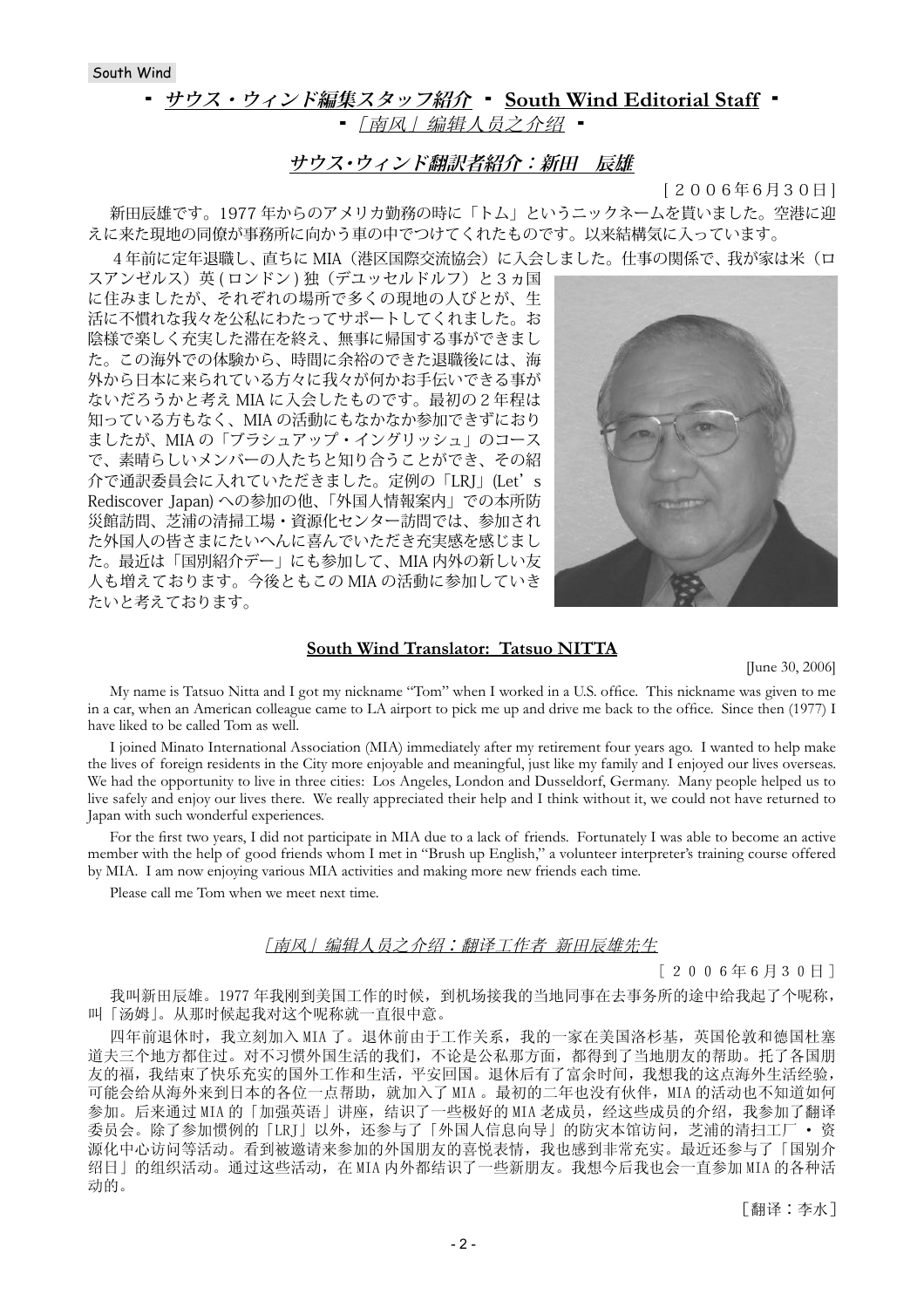[ 2006年6月4日 ] タイに暮らして8年目のこの6月、日本に帰国す ることになりました。

タイには三つ季節がある、それは Hot, Hotter, Hottest だよ、なんていうのは、在タイ外国人の間 でよくいうジョーク。振り返ってみると、まさに、 常夏の国で、人生の熱い季節を過ごしたように思い ます。

ある NGO のバンコク事務所にコーディネーター として赴任が決まり、妻と二人、スーツケース二個 を持ってタイに渡ってきてから、山もあり谷もあり。 異文化の中で経験した喜怒哀楽は、日本に住んでい た頃には想像できない大きさでした。バンコクのス ラム、東北タイの貧しい農村、北タイの山岳民族、 ミャンマー、ベトナム、ラオス、インドネシア、ア フガニスタン、フィリピン、中国、マレーシア等々 での、多くの人たちとの出会いは、いつもギラギラ と輝く太陽の下でした。最後の2年間は、仕事を休 職して大学院に留学、ビジネスマネジメントを学び ましたが、これは人生の長い夏休みでした。

外国では、自分は日本人なんだ、ということを強 く実感する、とよく聞きます。私もそうでした。自 分の考え方、話し方、行動の仕方、意識的にせよ無 意識的にせよ、すべては日本文化の下で育まれたん だ、ということを実感しました。タイ人に対して、 自分を卑下したこともあり、共感したこともあり、 優越感を持ったこともありました。しかし、タイを 去る今、文化の差異(Similarities and Differences)は、 良い悪い(Good or Bad)ではないことを噛みしめ ています。文化の差異は、チャンスを生み出します。 双方の得意なことと不得意なことを、協力し合い補 い合っていけば、新しい価値を生み出すことができ るからです。

私が日本人であることを誇りに思うように、相手 はタイ人であることを誇りに思っている。相手と優 劣を競うことなく、自分にはない何かをもっている、 パートナーとしてつきあえばいい・・・、そう思える ようになりました。優劣を競えば、どちらかが勝つ か負けるか、という Win-Lose の関係になってしま います。そうではなく、協力しあえば、どちらも勝 つ Win-Win の関係を作ることができます。

単純なことですが、これはなかなかできません。 特に、異文化の中では、自信を失ってしまう結果、 自分の文化の優位性を主張して、相手を否定してし まいがちです。私も、感情的に相手をののしってし まい、大喧嘩になったこともありました。その逆も ありました。どちらも、実に気まずく、後味の悪い ものでした。

タイで過ごした7年と3ヵ月の長い夏。この夏を どうしのぐか、は、実は、自分の心のあり方の問題 だったのです。そう気づいたこと。これが、私のこ の夏の一番の収穫でした。

もうすぐ、この熱い季節も終わろうとしていま す。

7年にわたって、このコラムの連載のチャンス を与えてくださった MIA(港区国際交流協会)の皆 さま、特に、励ましてくださった地野さん、中野さ ん、川島さん、佃さん、野々垣編集長、直接お会い できる機会はありませんでしたが中国語に翻訳くだ さった皆さま、プルーフリーディングしてくださっ た皆さま、LRJ(Let's Rediscover Japan)で知り合っ た皆さま、拙いコラムを読んでくださいました皆さ まに、心からの感謝を捧げます。

コップンマーククラップ(どうもありがとうござ いました) !!

# **日本語で話す会 / "Let's Chat in Japanese"**

港区国際交流協会では、日本語を勉強していても実際に話す機会がない外国人の方、新しく友だちを つくりたい、話題に興味をお持ちの外国人の方を対象に「日本語で話す会」を毎月1回、土曜日に開いて います。LCJ ボランティアスタッフがお待ちしております。ぜひ一度、ご参加ください。

日にち: 9月23 日(土)、10月14日(土)午前 11 時~午後 12 時 30 分(8月は休会)

場 所: 三田 NN ホール スペース D (港区芝 4-1-23)

If you do not have any opportunity to speak it out in spite of studying Japanese, or if you want to make friends, and have an interest in discussion/exchange of opinions, you are welcome to join our LCJ, "Let's Chat in Japanese," meeting. Let's have great fun chatting in Japanese!! Feel free to join us.

Date: Saturdays, September 23 and October 14 (no meeting in August)

Time: From 11:00 a.m. to 12:30 p.m.

Place: Mita NN Hall, Space D, 4-1-23 Shiba, Minato-ku, Tokyo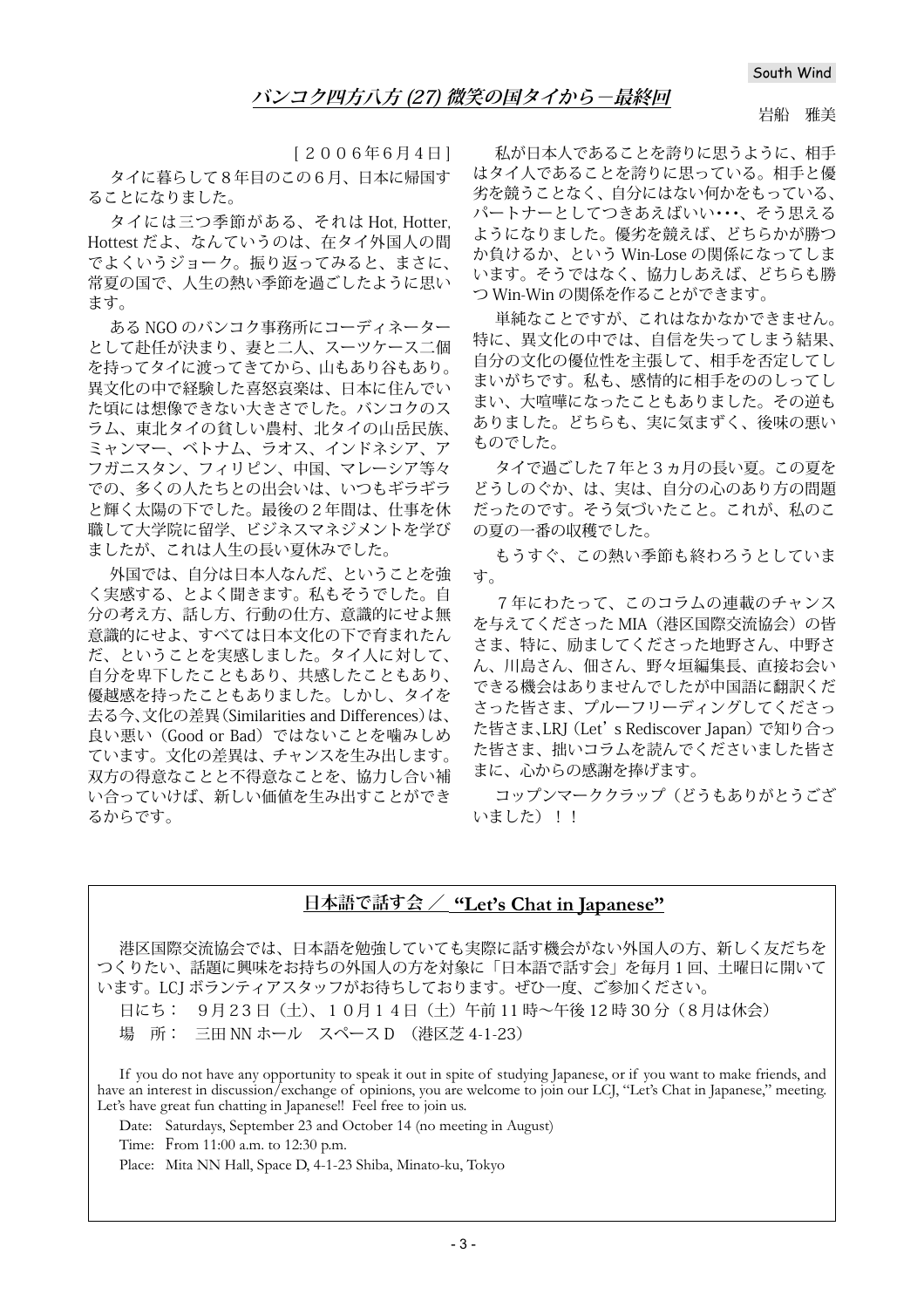#### South Wind

#### **All Directions of Bangkok (27) From Thailand - A Pleasant Country - Final Essay**

#### [June 4, 2006]

I am going back to Japan this June after an eight-year stay in Thailand.

Thailand has three seasons, hot, hotter, and hottest. This is a popular joke amongst foreigners staying in Thailand. Thinking over my life, the hottest season in my experience has been my time in a land of everlasting summer.

My wife and I came to this country carrying two suitcases when I got the coordinator's post at the Bangkok Office of an NGO. Since then, I have experienced ups and downs, joy and grief in a different culture, which I could never even have imagined while in Japan. I first made acquaintance with people in slum areas in Bangkok and in poor villages of Northeast Thailand under the glaring sunlight. I have met mountain folk from North Thailand, Burma, Vietnam, Laos, Indonesia, Afghanistan, The Philippines, China, and Malaysia. I have been on sabbatical for the last two years, during which time I entered a graduate school and studied business management, which seemed like a long summer vacation in my life.

People say that you really become conscious of being Japanese when you are abroad. That has been the case for me. I realize that Japanese culture has promoted, with or without my being aware, my way of thinking, talking and my behavioral patterns. I sometimes belittled, sometimes felt sympathy for, and at other times felt superior towards the Thai people. However, at the time of leaving this country, I realize that cultural differences and similarities are never

superior or inferior things. The encounter with another culture yields chances. You will create a new value when you work together and supplement what the other party doesn't have: everyone has his/her own strengths and weaknesses.

Just as I am proud of being Japanese, they are proud of being Thai. "Instead of coming to conclusions, we should keep company with them who have something we don't ….," I gradually have come to think this way. The win-lose situation will come from competition, and the win-win situation from cooperation.

It sounds simple but hard to realize. It is easy to lose confidence and, as a result, claim the superiority of your own culture and look down on others. Goodness knows, I have done this. Both cases were really awkward and nasty.

The long summer of seven years and three months; how did I survive this summer really depended on my outlook. The most valuable lesson of the period is that I have come to realize this simple but important thing.

This hot summer is coming to an end pretty soon.

I would like to thank MIA (Minato International Association), especially Ms. Chino, Ms. Nakano, Ms. Kawashima, Ms. Tsukuda, and Ms. Nonogaki (editor in chief). I would also like to express my gratitude to the people who translated my essay into Chinese, LRJ (Let's Rediscover Japan) members, and all the readers of this column.

Khop khun maak khrap (Thank you very much)!! [Translated by: M. KAWASHIMA]

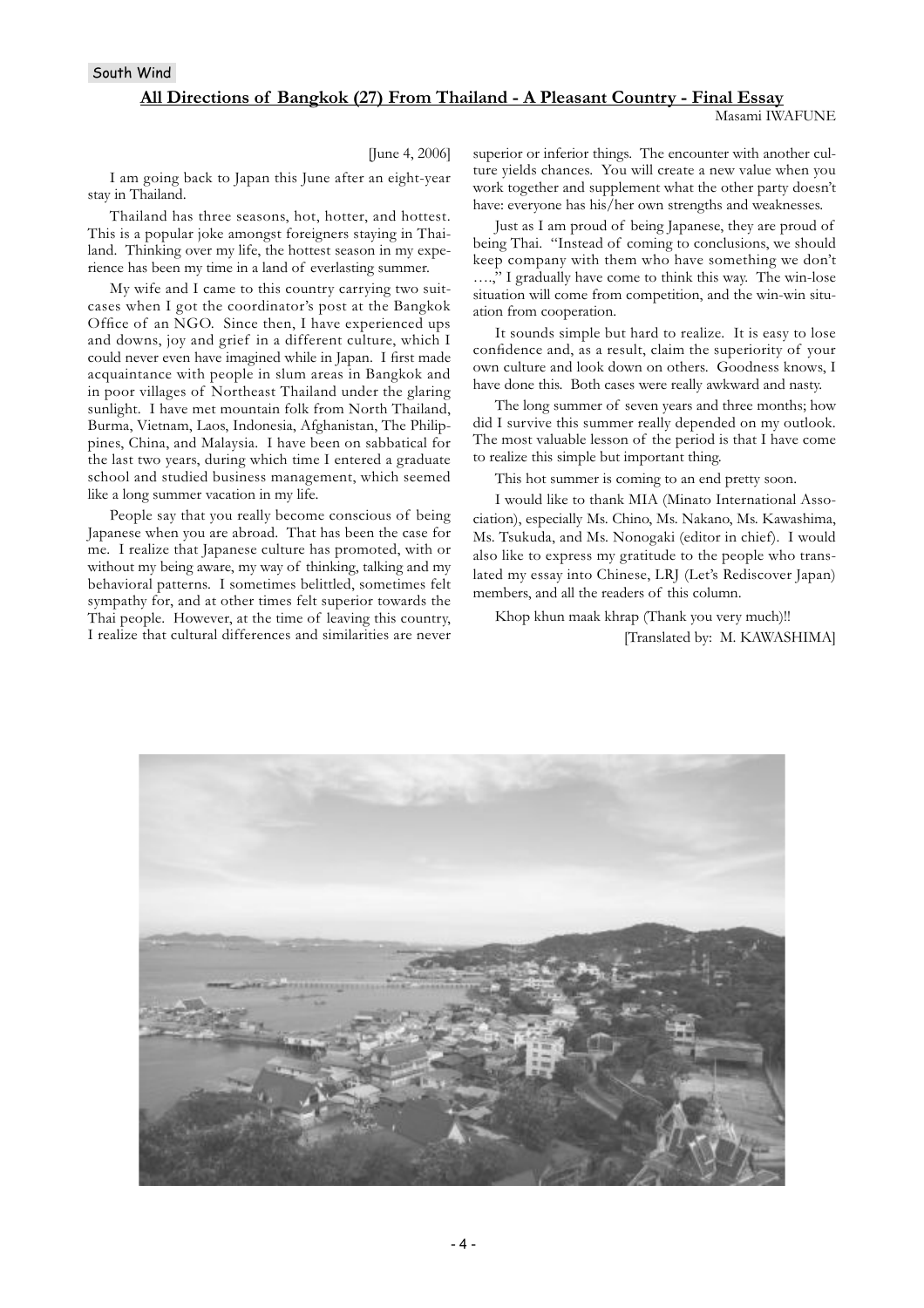岩船 雅美

 $[2006年6月4日]$ 在泰国生活了8年后的今年6月,我就要回祖国日 本了。

泰国有三个季节, 被叫做, 热, 很热, 热的不行、 这种说法是流传在泰外国人之间的笑话。回头想想, 我确实是在这个常夏之国, 度过了人生中最火热的季 节。

8 年前, 我作为 NGO 的曼谷事务所的协调人员, 与 妻子二人, 带着二个旅行箱远离故乡, 来到泰国赴任。 这期间, 在异国文化中经历的种种坎坷和喜怒哀乐, 是在日本时无法想象的。在曼谷的穷人区, 在泰东北 贫困的农村, 在泰北的山岳民族地区, 我总是在火热 的太阳底下, 和缅甸, 越南, 老挝, 印度尼西亚, 阿 富汗, 菲律宾, 中国, 马来西亚等形形色色的人们相 识相遇。在泰国的最后两年, 我辞掉了工作, 去大学 院学习了商务经营管理。这段学习生活几乎可以说是 我人生中最长的暑假了。

总是听说越是在外国, 就越是会强烈地感到自己是 一个日本人。我也切身体会到了这一点。自己的所作 所为, 所想所说 有意识地, 无意识地都反映着自己 是在日本文化熏陶下长大的这个事实。对泰国人,有 过自卑的时候, 也常有优越感, 当然也有过共鸣。可 是, 在即将离开泰国的这个时候, 我的结论是, 文化 的差异,不能用好坏来衡量。文化的差异,生出机会。 如果互相取长补短, 就可以产生出新的价值。

正象我作为日本人感到骄傲一样, 对方也以作为泰 国人而感到自豪。我开始认识到最好是不争优劣, 取 人之长补己之短, 共同合作。如果竞争优劣, 无论胜 的是哪边, 还是输的是哪边, 最终还是两败俱伤。反 过来, 如果互相配合, 就会产生互惠互利的关系。

这是一个单纯的事,不过做起来很难。特别是在异 文化中丧失了自信的时候, 往往会极力主张自己的文 化的优越性, 总是去否定对方。我也有不理智地骂了 对方的时候, 甚至导致大吵大闹的事。反过来的时候 也有。结果是双方心情都不舒畅, 悔之莫及。

在泰国度过了7年3个月的长夏。如何忍耐这个夏 天, 其实只是一个心理问题。理解到这一点, 是我在 这个长长的夏日里的第一号收获。

 $7$ 年来,给予我这个连载机会的 MIA 有关各位先生, 特别是给了我鼓励的地野女士,中野先生,川岛先生, 佃先生, 野々垣主编, 还有无法直接见到的, 为我做 中文翻译诸位先生, 校正原稿的诸位先生, 在 LRJ 相 识的各位朋友, 读了拙稿的各位朋友, 请让我表示衷 心的感谢。

谢谢。

「翻译:李水ヿ

## 英語で異文化再発見 / **"Let's Rediscover Japan"**

港区国際交流協会では、英語による「異文化再発見」の会を毎月原則第二または第三土曜日に開いて います。

日本について、知っていると思っていても、まだ見落としていることがあるかもしれません。また、海外 のことを知ることで、日本のことを知ることもあるかもしれません。

このプログラムでは、毎回、スピーカーが一つの話題を提供します。スピーカーのお話を聞くだけで なく、参加者同士のフリーディスカッションの時間もあります。

興味をお持ちの方、ぜひ一度ご参加ください。新しい発見があるかもしれません。

日にち: 9月23 日(土)、10月14日(土)午後 1 時 30 分~ 3 時 30 分(8月は休会)

場 所: 三田 NN ホール スペース D(港区芝 4-1-23)

This program for rediscovering Japan is conducted in English. Meetings are held monthly on the second or third Saturday. Can you fully and confidently express yourself when discussing Japan and your own country? There may be some things you have overlooked or features which you will want to reexamine after hearing someone else's ideas. Meetings include time for free discussion among participants. Everyone is welcome!

Date: Saturdays, September 23 and October 14 (no meeting in August)

Time: From 1:30 p.m. to 3:30 p.m.

Place: Mita NN Hall, Space D, 4-1-23 Shiba, Minato-ku, Tokyo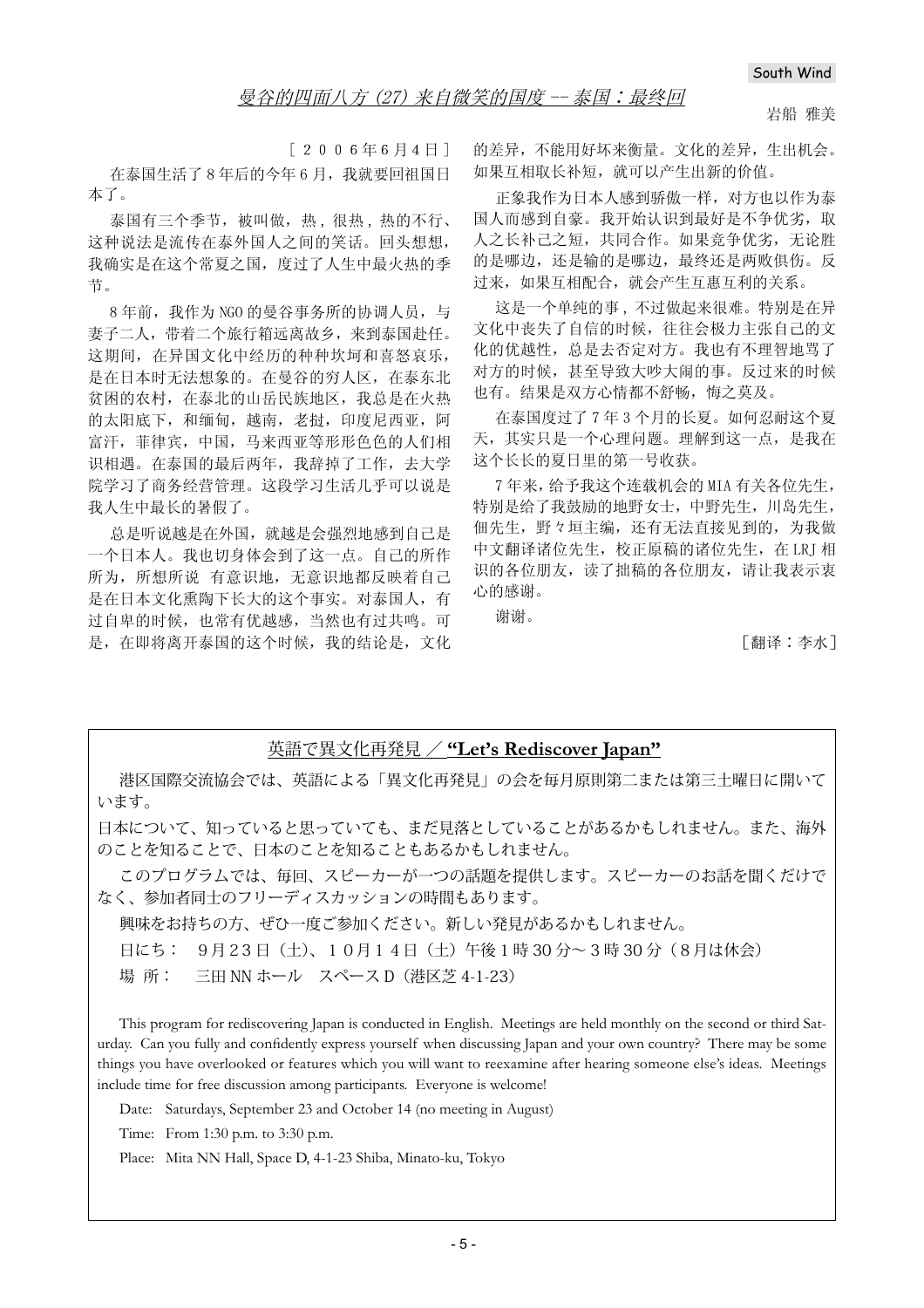# **夏の涼しい暮し方**

中尾 M. 豊恵子

[ 2006年6月13日 ]

日本の夏は湿度が高いので、まず空気(エアー)を爽やかにすることが、涼を感じるための一つの工夫 といえましょう。現代は暑さをしのぐため、電化製品(クーラー)を使いますが、基本的に私は使いません。 なぜかというと、自然の樹木からくる清涼感を肌に感じたいからです。とはいえ、猛暑のときはさすがにクー ラーを入れてしまいます。ただし、そんなときでも、窓を開け、外と中の空気を調和させています。

日本独特の浴衣。私は夕方、お風呂上りに着ます。浴衣は綿100% であるので、涼しさを感じられます。 洗い立ての糊のパリッとした感触、趣が特に好きです。最近は浴衣も、種類が豊富でデザインも多種多様で す。花火大会で浴衣を着用している若者を多く見かけるようになってきましたが、寝巻き用の浴衣にも、ぜ ひチャレンジして欲しいと思います。

浴衣以外に私が実践していることは、風鈴を軒下に吊るすことです。風が吹けば、外は暑いけれど「ちりん、 ちりん」と風鈴が鳴ることにより、夏の風を感じ、音から涼感を得ることができる、昔ながらの知恵の一つ です。

皆さまもどうぞお試しください。

# **How to Stay Cool in the Hot Japanese summer**

Toeko M. NAKAO [June 13, 2006]

Because the summer in Japan is so humid, the most important thing for staying cool is to come up with ways to keep the air fresh. Many people today use air-conditioning to cope with the heat, but I do not like the idea. I prefer to feel fresh air on my skin from nearby trees. Even when I have to resort to air-conditioning, on the really hottest days, I open the window to mix the cool air with fresh air from outside.

The yukata—an informal cotton kimono—is something unique to Japan. I wear one in the evening after my bath. Because yukatas are all cotton, they really feel cool. I particularly like the feel of a freshly laundered yukata, still crisp and starched. These days, yukatas come in many attractive patterns and designs, and you now see young people wearing them to fireworks festivals. I recommend yukatas as nightwear, too.

In addition to wearing yukatas, another trick I use to stay cool is hanging a furin, a traditional Japanese wind chime, from the eaves of my home. When a breeze blows, even if it's hot outside, the tinkle of the chime helps us feel the summer breeze, and gives a feeling of coolness. It's an old-fashioned technique for staying cool. I do hope you'll try it.

[Translated by: T. NITTA]

## 夏日避暑法

中尾 M. 丰惠子 [6月13日记]

日本的夏天因为湿度高的原因,先畅通一下空气可以说是使自己凉快的一个办法吧。现代人为了避暑,通 常会使用空调,而我基本上是不用的。为什么这样说,是因为想感受一下大自然的树木从中飘来的清凉,不过 大热天的时候还是会开一下空调的,只是那时得开一下窗户,让室内与空外的空气流通一下。

日本有独特的浴衣,我经常在傍晚洗完澡后就换上。因浴衣是100%棉制的,所以感觉很凉爽。尤其是刚晒 洗完的浴衣的感觉、感触更让我喜欢。近来浴衣也种类繁多,款式品种目不暇接。一去焰火大会,便会看到好 多穿着浴衣的年轻人。一定不妨去尝试一下睡觉用的浴衣。

浴衣以外我还试着将风铃挂在屋檐下。利用了一下古人的知惠吧,于是外面再热「滴铃铃、滴铃铃」在夏 天的风中响起的风铃声,会使你感到阵阵凉意。

请大家也试一试我的办法!!

[ 翻译: 干晓菁 ]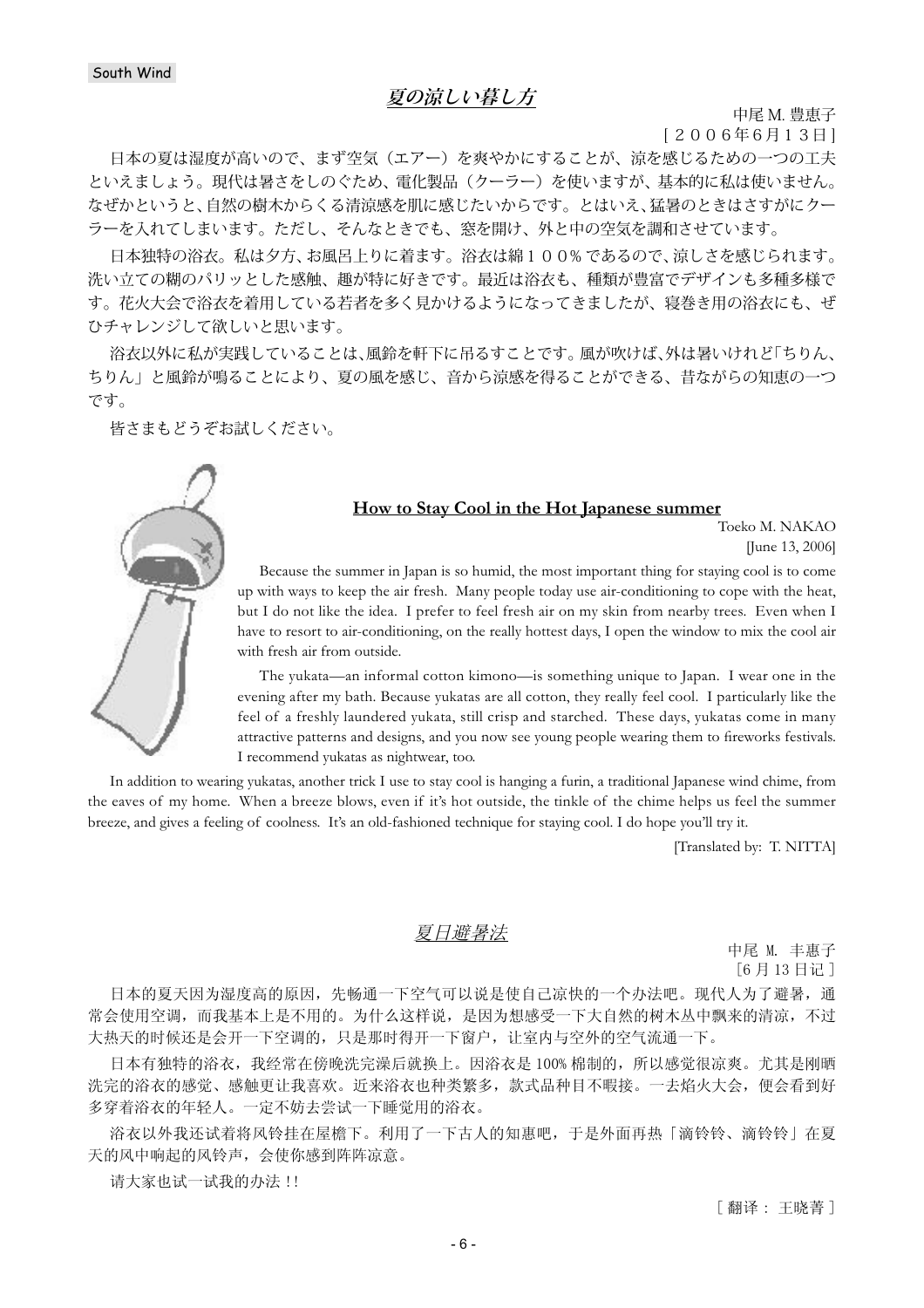李水

[ 2006年6月5日 ]

夏のしのぎ方というと、私は銀座三越前での待 ち合わせを思い出す。夏、待ち合わせ相手に待たさ れる人には、ビルからの冷たい空気は気持ちがいい。 その風はクーラーからだが、これを夏のしのぎ方と すれば、ただクーラーのスイッチを入れるだけのこ とだ。私は子ども時代の故郷の夏のことを書きたい。

故郷は中国の北部の沿岸にあり、正直なところ、 四季を通じて快適な季候で、夏をしのぐと言うほど の暑さはない。夏は水遊びできるし、美味しいもの を食べられるので、子どもには、夏はむしろ期待で きる季節であった。少年時代、私が夏を意識し始め るのは、カレンダーからではなく、母の行動からだっ た。というのは母がゴザと竹団扇を出してくるのが 夏の始まりだったのだ。特に竹のゴザは空気の通り が良く涼しく感じさせてくれる。それに汗を流して も、布ではないので濡れにくいのだ。少年時代、田 舎の庭でゴザを敷いたら、子どもはよく寝てくれる。 家はキャンパスの中で何回も引っ越しをしたが、い ずれにしても大学の寮なので庭はなかった。それで も一人で室内の床にゴザを敷き、昼寝をすることは 少年の僕の楽しみの一つだった。

私の大学のキャンパスは田舎にあって海に近 かった。この大学所有の海岸もあり、バスなら一停 留所、歩いても15分足らずで海に行けた。言うま でもなく海は夏をしのぐのにもってこいだ。大勢の 内陸から来た大学生には、このようなキャンパス生 活は贅沢と言っても良く、夏休みでも帰省したくな い学生がいるほどだった。私はこの大学の生徒だが、 このキャンパスで生まれたことをかなりの自慢にし ていた。

故郷の夏は内陸部と比べるとそれほど暑くはな く、むしろ昼頃までの海水の冷たさを避けるために、 地元の人たちは、たいてい午後の4時頃に海岸に集 まってくるのだった。4時頃の海水は温かくて気持 ちが良かった。私がいた頃の大学の教授の中には南 中国の出身者が多く、みんな4時過ぎに海岸にやっ てきていた。彼らにしてみれば、このキャンパスに いること自体が故郷の暑い夏を避ける手段だったの だろう。

さて、夏のしのぎ方と言えば、もう一つ思い出す のは母の心配事だ。彼女は、子どもが熱射病や日射 病にかからないように、昼寝をさせたり、美味しい 夏料理を作る工夫をしていた。夏になると、子ども でも多少食欲が無くなる場合がある。私の故郷の夏 の定番メニューである蟹を嫌いな子どもはほとんど いなかった。近くの海で獲れる新鮮な蟹を塩茹です るだけで済む。たくさん食べてもお腹を壊す心配が なかった。

故郷に限らず、私の国の北部では、夏料理の代表 は 、緑豆粥と酸梅湯だ。緑豆のお粥は身体を涼しく し、余分な水分を排出する働きがあると言われてい る。暑くなると酸味のある飲み物が恋しくなる。西 洋ではレモン、東洋では梅だと言われている。私の 国の梅の料理の仕方は、日本とはちょっと違って、 燻した梅で酸梅湯を作る。漢方の理論によると、梅 は夏の弱った胃腸の働きを助けると言われる。

北部にある私の故郷は、南中国と比べて、農産物 が少ないが、それでも夏はトマトや桃を食べられる 季節だった。私の少年時代、つまり今から約30年 前の故郷では、果物は旬のものとその地方で獲れる 物しか食べられなかった。正直,あの頃の桃はそん なに甘くなかったように思う。しかし、40代になっ てから、多少外国の果物も食べてきたけれど、未だ に記憶に残る故郷の桃の味を越える物はない。実は 漢方の考え方では、夏には身体を冷やす「寒」の食 材をとることが大切である。この「寒」に属する食 材はカニ、トマト、バナナ、スイカ、レンコンなど がある。故郷でカニとトマトを夏、たくさん食べら れたのは恵まれていたと思う。

暑さのしのぎ方については、これだけでは物足り ない。そこで妻に聞いてみたところ、やはり内陸出 身者だけあって面白いことを知っていた。中国の内 陸部の都市でも、日本と同じように水撒きの習慣が あり、当時は市政府関連部門が街中に水を撒くため に専用の車を出したりもしたとのこと。

ここまで書くと、「昔の方法ではしのげない」と いう読者の声が聞こえてきそうだ。考えてみれば、 東京の近くには海も川もたくさんある。けれども汚 れていて泳げない。ならば祭りの御輿を担いで汗を 流すのはどうだろう。それでも毎日祭りというわけ にはいかない。やはりクーラーをつけるのが今の夏 の暑さのしのぎ方だろう。が、これが結論だとなん か寂しい。

皆さまは納得できないかも知れませんが、漢方 のコンセプトでは、宇宙に存在するすべての生物 と同じように、人間の身体は暑さや寒さ等をそのま ま受け入れるべきなのだろう。クーラーや暖房など は、ある意味では人間を無理矢理自然から遮断して、 身体のバランスを狂わせているのかも知れない。だ からこそ、地球の環境をちゃんと守れば、四季分明 の日本や私の故郷などのように恵まれている場所で は、そのまま夏をしのげる。結局、夏の暑さをしの ぐ一番良い方法は、人間が自然を守ること、そうす ることで人間は自然に守られるのだろう。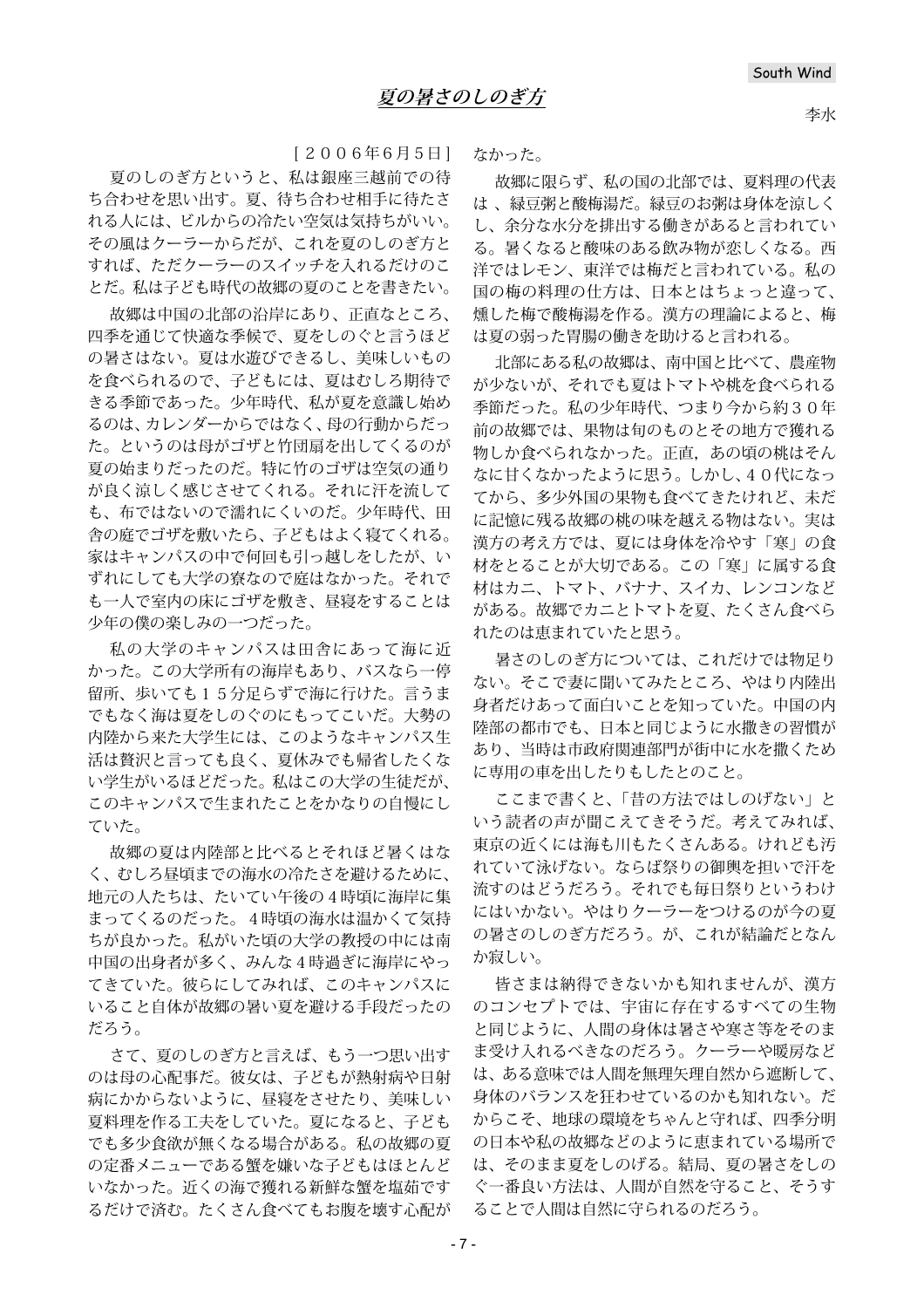#### [June 5, 2006]

It reminds me of a rendezvous at the entrance of the Ginza Mitsukoshi Department Store in mid-summer a few years back. The cool air from the department store was comfortable for people standing in the summer heat and everybody knew that the cool air was from the department store's air-conditioner. If you asked me, I would say that the simplest way to escape from the summer heat is by just switching on the air-conditioner and that would be the end of my story, but I'd like to write about my childhood in my hometown.

My hometown is in the Northeastern part of China along the seashore, and to be honest, the climate is rather comfortable throughout the year, so it really isn't necessary to think of surviving the summer heat. People enjoy swimming and eating delicious foods in the summer and it is the season children long for.

When I was a young boy, the signs of the summer season came to me not from the calendar on the wall but through the daily behavior of my mother. The bamboo mat and fan my mother brought out of the shed was the sign of summer. The bamboo mat was especially suitable for surviving the heat because of its nature. Unlike clothing, the bamboo mat did not retain sweat as the sweat flowed through the mesh. If you spread the bamboo mat in the front garden of your house in the country, village children in village came and fell asleep easily. When I was a young boy, my family quite often moved around from one house to another on the school campus and we never had a yard. It became my habit and my pleasure to sleep on a bamboo mat on the floor during the summer to survive the heat.

My college was located in the countryside and was close to the seashore. A part of the seashore was owned by the college and the distance was just one stop by bus or only 15 minutes on foot. Needless to say, the sea is one of the best places to escape the summer heat. Most of the students came from inland areas, so a summer life near the seashore was rather luxurious and some of them preferred to stay on the campus during summer vacation. I used to boast to my friends about having been born on the campus. The climate of my village in summer was rather moderate compared with the hot climate in inland areas and people in the village usually went to the sea after around 4 PM to avoid the cold water. The temperature of the sea water was warmer and more comfortable at this time of the day. When I was a college student, many professors came from Southern China and these professors used to go bathing in the sea after 4 PM. For these professors, securing a position in such a favorable place was another means to escape the summer heat in their hometowns.

When I think of a means to survive the summer heat, it reminds me of another of my mother's worries. In order to protect children from sunstroke or heat exhaustion, she used to push children to take a nap and worked harder to prepare summer nourishment. In summer, even children lose their appetites once in a while. Crabs were part of our regular menu in summer and most children liked them. Crabs were abundant in the sea nearby and mother just

boiled them. We ate boiled crabs often and seldom had stomach trouble from overeating.

The most popular dishes in summer in most of the northern part of my country, not only in my native town, are green-pea porridge and sour-plum soup. The greenpea porridge is said to help cool off an overheated body, by discharging excessive water from the body. Also, our overheated bodies require sour drinks. It's the lemon for western people and the plum (ume) for oriental people. The preparation of plums in my native place is a little different from that in Japan. We make sour plum soup from dried (smoked) fruit. According to oriental medical science, the plum helps stomach and intestinal function. Farm products in my native place in northern China were fewer in kind, yet the summer was a season when we could eat tomatoes and peaches. In other words, the kinds of fruit in my native town 30 years or so ago when I was a young boy were limited. What we ate were seasonal and local fruit. Honestly, the peaches of these days were not so sweet, I recall. Now that I am in my 40's and have traveled to several foreign countries, I have eaten fruit of different origins, but the taste does not surpass the taste of peaches I remember from my home village. According to the theory of Chinese herbal medicine, it is advisable to take foods of the kind said to cool the body in the hot summer season. Foods belonging to this category are crab, tomatoes, bananas, watermelon, lotus root, etc. Fortunately, I was able to eat plenty of crabs and tomatoes in my hometown in hot summer when I was a boy. To survive the summer heat, my experiences above were not sufficient and I asked my wife if she had some other experiences. Yes, she said that she had one. She grew up in an inland area and she said they used to sprinkle water in summer, as they do in Japan, to cool down the air. Local government offices used to have a water wagon that sprinkled water.

At this point, I feel that I hear the murmur of readers saying that such old practices might not be effective to survive the summer heat. Come to think of it, I notice that there are seashores and rivers in Tokyo but it is not advisable to swim as the water is not clean. Then, why not enjoy carrying a mikoshi (portable shrine) and perspiring, but we don't have festivals every day. So I guess, there seems to be no other means but to use the air-conditioner. And, if that is the way to escape from the summer heat, I feel helpless.

You probably might not agree with me but according to the concept of Chinese herbal medicine, the human body, as all other living things in the universe, should accept the entire natural environment as it is. On the contrary, human beings are trying to separate themselves from nature by inventing electric air-conditioners and heaters and thus they cause their own health to become maladjusted. As is my native town, Japan is blessed with four clear and beautiful seasons and therefore, if we do our utmost to preserve nature as it is, nature will surely provide us with a means to tolerate the summer heat. My conclusion is that we should try our utmost to preserve nature so that nature will provide us with all our needs.

[Translated by: A. KUSHIMA]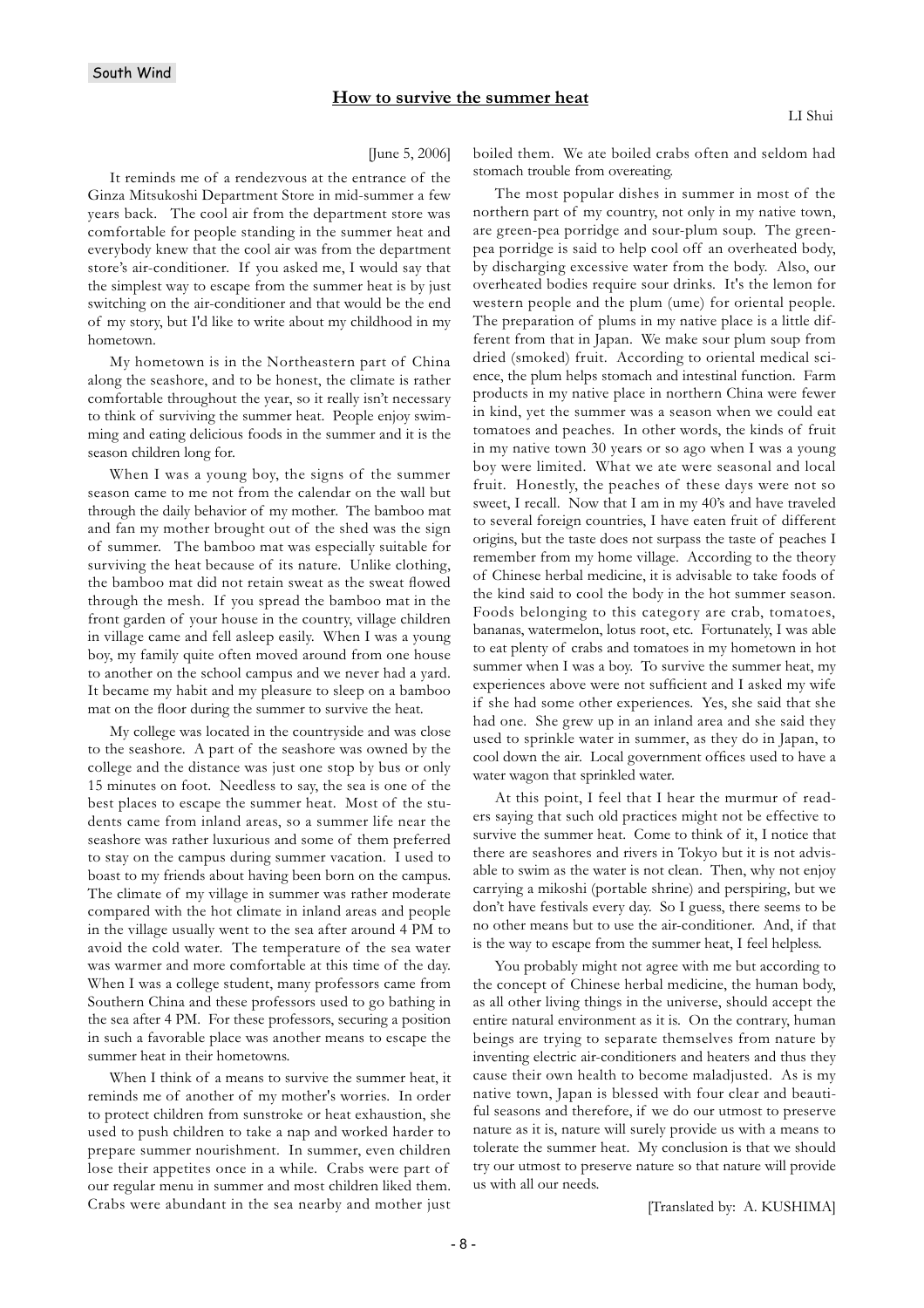$[2006年6月5H]$ 

说到夏天避暑的方法,让我想起在银座三越门前 等候朋友的事。酷热的夏天里干等着迟到的朋友时候, 来自大楼的凉风使人心情舒畅。那是来自冷气设备的 风。如果说这是个避暑方法的话, 打开冷气设备的开 关就结束了。我想写故乡的夏天。

我的故乡在中国的北部沿海, 老实说, 四季都有舒 适的气候, 几乎没有防暑的必要。夏天既能玩水, 又 能吃到美味, 倒是孩子们期待的季节。

少年时代的我, 意识到夏天不是日历而是母亲的行 动。当母亲拿出凉席和扇子的时候, 就意味着夏天的 开始。特别是竹席子的透气性好, 令人觉得凉爽。即 使滴上汗也不像布那样容易湿。小的时候, 如果在院 子里铺上凉席, 乡下的孩子就会痛快地睡午觉。我家 在校园里搬了好几回,因为是大学的宿舍所以一直没 有自己的院子。尽管如此, 一个人在屋子里的地板上 铺上凉席午睡是我少年時代的乐趣之一。

我们大学的校园位于乡下, 靠近海。这所大学拥有 自己的一部分海岸, 坐汽车只要 1 站地, 走也不过 15 分钟就到海边了。不用说, 没有比大海更适合避暑了。 对许多来自内陆的大学生来说, 这样的校园生活简直 就是奢侈,暑假都不想回家。我是这个大学的学生, 出生在这个校园里,一直是我的骄傲。

故乡的夏天与内陆比根本就不算是热,反过来到中 午左右为止的海水有点冷,为了避开冷水,本地的居 民往往在下午4点左右集中到在海边。午后4点的海 水暖洋洋的, 非常舒服。我在母校的时候, 大学里的 大多数教授出身于南方, 大家都在午后来到海边。对 他们来说, 呆在这个校园里就是避暑。



说到避暑方法,还让我想起母亲的操心事。为了避 免中暑她尽量让孩子们午睡,下功夫做好吃的防暑菜。 到了夏天, 孩子们多少会食欲不振。我们故乡夏天的 固定菜单是螃蟹,几乎没有不喜欢螃蟹的孩子。在近 海捉到的新鲜的螃蟹只要用盐一煮就行。吃多少也不 必担心坏肚子。

不仅是在故乡,恐怕在祖国的北部,避暑菜单的代 表都是绿豆粥和酸梅汤。绿豆粥有凉快身体,排出多 会水分的作用。

热的时候会想到喝酸的饮料。西洋的柠檬,东洋的 梅。祖国的梅子和日本的稍微不同, 作酸梅汤用的是 熏过了的梅子。根据中医的理论, 熏梅能够帮助夏天 衰弱的肠胃工作。

位于北方的故乡跟南方比农产物比较少, 尽管如此 夏天也是能吃到西红柿和桃子的季节。少年时代,也 就是 30 年前的故乡, 只能吃到应时的或者当地的水果。 老实说, 那个时代的桃子并不那么甜。不过, 我活了 40岁,多少也吃了点外国的水果,至今还超过记忆中 的故乡的桃子。

其实中医的想法, 夏天摄取能给身体降温的「寒」 的食物很重要。属于「寒」的食物有螃蟹,西红柿,香蕉, 西瓜,藕。托了大家的福,在我的故乡,夏天可以吃 到许多螃蟹和西红柿。

仅仅是这些还是让我感到有点欠缺, 我又试着问了 妻子, 还是出身内陆的妻子厉害。据她说中国的内陆 城市也同日本一样有撒水的习惯, 当时她们那里的市 政府夏天出动过撒水车。

写到这里, 几乎要听见读者的「用从前的方法不足 以避暑」的声音了。想想看,东京附近有很多海岸和河。

> 可是污染严重, 游泳几乎是不可能得了。 假如夏季的节日里打着神舆流点汗怎样 呢。可是每天过节也不现实。说到底冷 气设备还是现在夏天的避暑手段。得到 这样的结论实在令人感到寂寞。

> 我知道让大家都同意中医的理念是 困难的。不过和宇宙里的全部生物一样, 人的身体也该自然地接受暑热, 寒冷等 影响。冷气机, 暖气机等, 在某种意义 上说, 硬是将人和自然遮断, 在某种意 义上把体调的搞乱了。正因为如此, 如 果能保护好地球环境, 四季分明的日本 和我的故乡一样,本来就是避暑的圣地。

> 可以说, 避暑最好的方法还是要保 护自然,这样人类也会得到自然的保护。

- 9 -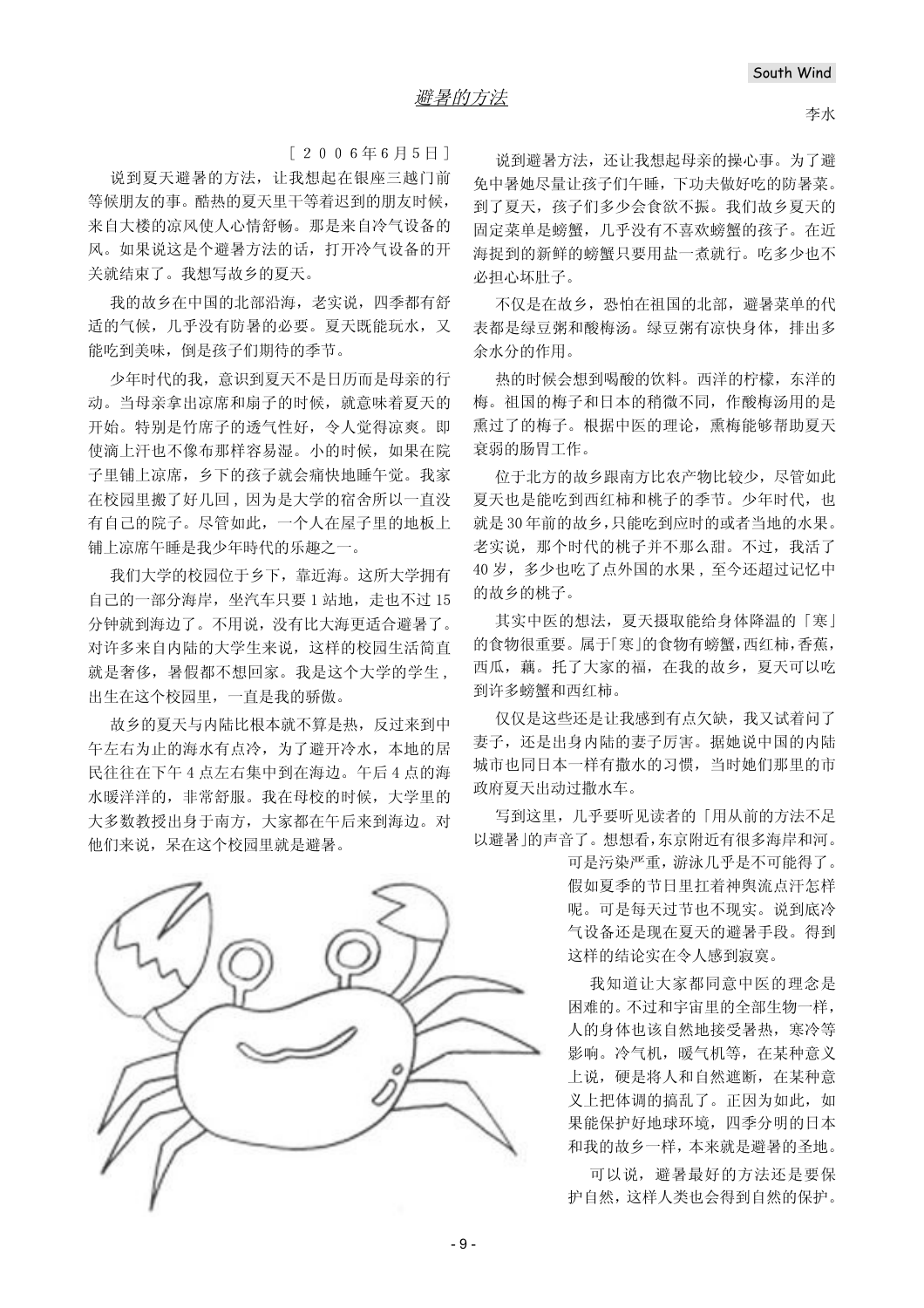# **昔の夏の過ごし方**

近田 欣

[ 2006年6月7日 ]

半世紀前、芝神谷町にあった我が家にはエアコン、テレビはもちろんのこと、扇風機もありませんでした。 格別、我が家が貧しかったためでもなく、当時、一般の町家ではあたり前のことだったようです。その代わり、 古くからの伝統的な暮らし方で夏の暑さをしのいだと記憶しております。梅雨が終ると家中のふすま、障子 をいっせいに外して"すだれ"に掛け換え、家中、風が通り抜けるようにしました。また、畳もベタベタし て気持ちが悪いので葦であんだ葦簾(よしず)をおいてヒンヤリとした感触を足の裏に感じたものでした。 猫の額ほどの庭には朝顔の種を蒔き、軒には風鈴をつるして見た目や音で多少とも涼しくなったように感じ たものでした。暑い日盛りには"かき氷"にサイダーをかけて流しこむと、お腹の芯まで涼しくなりました。 夕方にはシャワーもないので、行水か早目に銭湯にゆき、"冷やっこ"でも食べて夕食後は蚊取り線香でも 焚いて夏は夏なりにその情緒を味わったものでした。

8月に入ればもう立秋です。まだまだきびしい暑さは続くものの、雲の流れ、朝夕の風のそよぎ、"ひぐ らし"の「かなかな」という声に夏の終わりを感じたものです。

わずか50年の間に我々日本人の生活は大きく変わり、物質的にとても豊かになりました。リモコンひ とつで汗ひとつかかず、夏も快適に過ごすことができるようにもなりました。でも季節の節目、節目にあっ た季節感とそれを生活の中に取り組む知恵をなつかしく思うのは老境に入ったもののノスタルジアでしょう か。

#### **How we spent the summer in good old days!**

Kin CHIKADA [June 7, 2006]

Half a century ago, when I lived in Shiba-kamiyacho, we had no air conditioner, TV or even an electric fan. It wasn't that my family was particularly poor; that was perfectly normal at that time. Without such modern conveniences, we coped with the summer heat by living in the old, traditional way. When the rainy season ended, we took down the fusuma sliding doors and the shoji papered doors, replacing them with sudare bamboo lattices that allowed breezes to flow freely throughout the house. The tatami got sticky with moisture and felt disgusting, so we covered them with woven mats called yoshizu, which felt fresh and cool on the soles of our feet.

We planted morning- glory seeds in our tiny garden and hung a wind-chime from the eaves. Looking at the flowers and listening to the wind-chime helped us feel just a little cooler. In the hottest part of the day, I ate kakigori, shaved ice with soda pop on top, which cooled me down right to the pit of my stomach.

We had no shower, so in the early evening we went to the public bath or took a gyouzui bath in a washtub outdoors. We enjoyed the traditional sensibility of summer, eating cold tofu and burning mosquito coils after dinner.

August is the beginning of autumn, according to the old Japanese way of thinking. Even though it's still very hot then, we used to sense the end of summer in the flow of the clouds, and the breath of wind in the mornings and evenings and in the drone of the Higurasi cicada, which seemed to say "kana-kana."

In just a half century, our lifestyle has drastically changed and we have become materially affluent. Now we need only the remote-control for the air conditioner to make it through the summer without even sweating in the midsummer heat. But I do miss the way we just to adjust our lives to suit the seasons. Is that just the nostalgia of an old man?

[Translated by: Y. TSUKUDA]

### 曾经是这样度天的

近田 欣  $[2006年6月7日]$ 

半世紀前, 在芝神谷町的我家当然没有空调和电视机, 甚至连电风扇都没有。这并不等于说我家特别地贫穷, 当時像这样的情况是很普通的。正因为这样,对于以前伝統的避暑方法才会留下很深刻的記憶。

梅雨结束时,家中的「隔扇」、「障子」等全被换成了帘子。家中一下子变得很通风。另外,骨骨米也是粘 乎乎的令人感到难受,于是便在上面铺上了新草席,踩在上面脚底感到很舒服。「猫的額头」大小的庭园里开 满了「朝顔」,树枝上挂着的風鈴不断地舞动着,另人看了听了感到很涼快。大热天喝上一碗被冲了汽水的刨冰, 使得从身体内部产生出一股凉意。

傍晚,由于没有淋浴,便去玩水或是早点去澡堂。然后吃一碗冷豆付,晚饭后再点上蚊香去虫,感受着夏 天的情趣。

进入8月,很快就是立秋了,但残暑还在继续。随着白雲的流动,早晚的風中夹着「知了」的叫声,像是 在告诉人们夏天快要结束了。

仅仅50年,我们日本人的生活发生了巨大的变化,物質变得很豊富。

一个摇空器便可以让人去除去汗水,可以使夏天过得很轻松。

可是季節の節目, 節目伴随着的季節感和渗透在生活中的知恵很令人怀念, 成了我进入老年后的乡愁。

「翻译:天海 浪漫]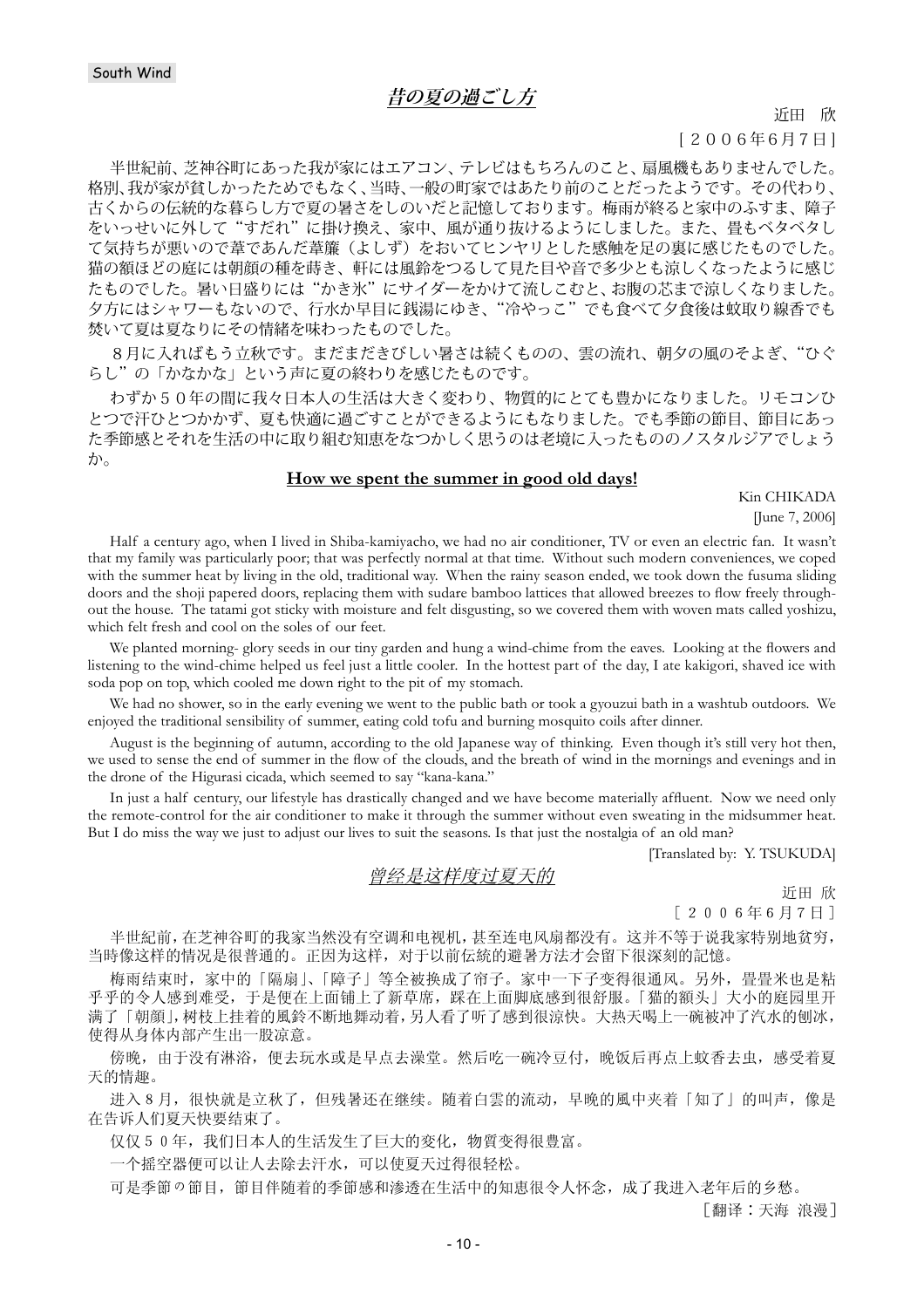## **スティーヴンス・はるみのアメリカ便り (47) 南部の暑い夏**

スティーヴンス・はるみ

[2006年5月19日]

アメリカ南部の夏の訪れは早い。ここアトラン タでは春、桜の花が終わると急に日差しが強くなり 始める。5月の声を聞く前に、街角では早くも半ズ ボンと半袖のTシャツ姿を見かける様になる。公立 の学校は5月末から6月の初めにかけて夏休みに入 り、子供たちが再び学校へ戻るのは8月下旬だ。

5月最後の週末は、メモリアル・デーという戦 没兵士たちを追悼する祝日が月曜日にあたるため、 長い週末となる。この週末にその年初めてのバーベ キューをする家庭も多く、この週末を境に本格的な 夏が始まるとも言われている。確かにこの週末を境 にこの南部では気候が変わるような気がする。気温 がどんどん上昇し始め、湿気も多くなり始める。7 月4日の独立記念日がやって来る頃には日中の気温 が40℃を越えることもあり、強く照りつける太陽 の下、湿気の多さが暑さを耐え難いものにする。こ う書くとアトランタの夏は地獄のように聞こえるか もしれない。しかし、私にはアトランタの夏は東京 の夏よりはるかに過ごし易く感じる。

アメリカでは多くの家で冷房を付けっ放しにし て屋内の温度を24時間快適に保つ。各部屋に一つ ずつ取り付ける日本のエアコンと違い、一つの大き なユニットが一フロア、または家全体を冷やす。ア メリカのエアコンは温度調節を上手にすれば、エア

コンを使っている事を忘れてしまうほど快適だ。こ こでは外出はほとんど車だが、外出をする時でさえ、 暑い外気にはほとんど触れる事はない。家の中から 直接ガレージに通じるドアを通って車に乗り、ガ レージのドアをボタン一つで開け閉めするからだ。 もちろん、自分の家では温度調節が上手くできてい ても、公共の建物の中には寒いほどに冷房が効いて いる所がある。しかし、これを上手く利用している 人たちもいる。

ショッピング・モールは各地域に一つはあり、小 売店の開店時間は午前10時だが、建物の出入り口 は24時間開いている事が多い。朝、小売店が開く 前のショッピング・モールへ行き、運動をしている 人たちがいる。小売店が開く前のショッピング・モー ルは広々としていて、歩いたりジョギングをしたり するのに最適。真夏になると早朝から蒸し暑い日も あり、かえって屋外で走ったりするのは体に良くな い事もあるが、ここならクーラーの効いた安全な環 境で熱射病の心配もなく運動ができる。運動を終え る頃にはお気に入りのコーヒー・ショップが開店し ているかもしれない。

アメリカ人は甘やかされ過ぎだと思われるかも しれないが、私が真夏の日本へは帰りたくない理由 が、これでお分かりいただけるだろうか。

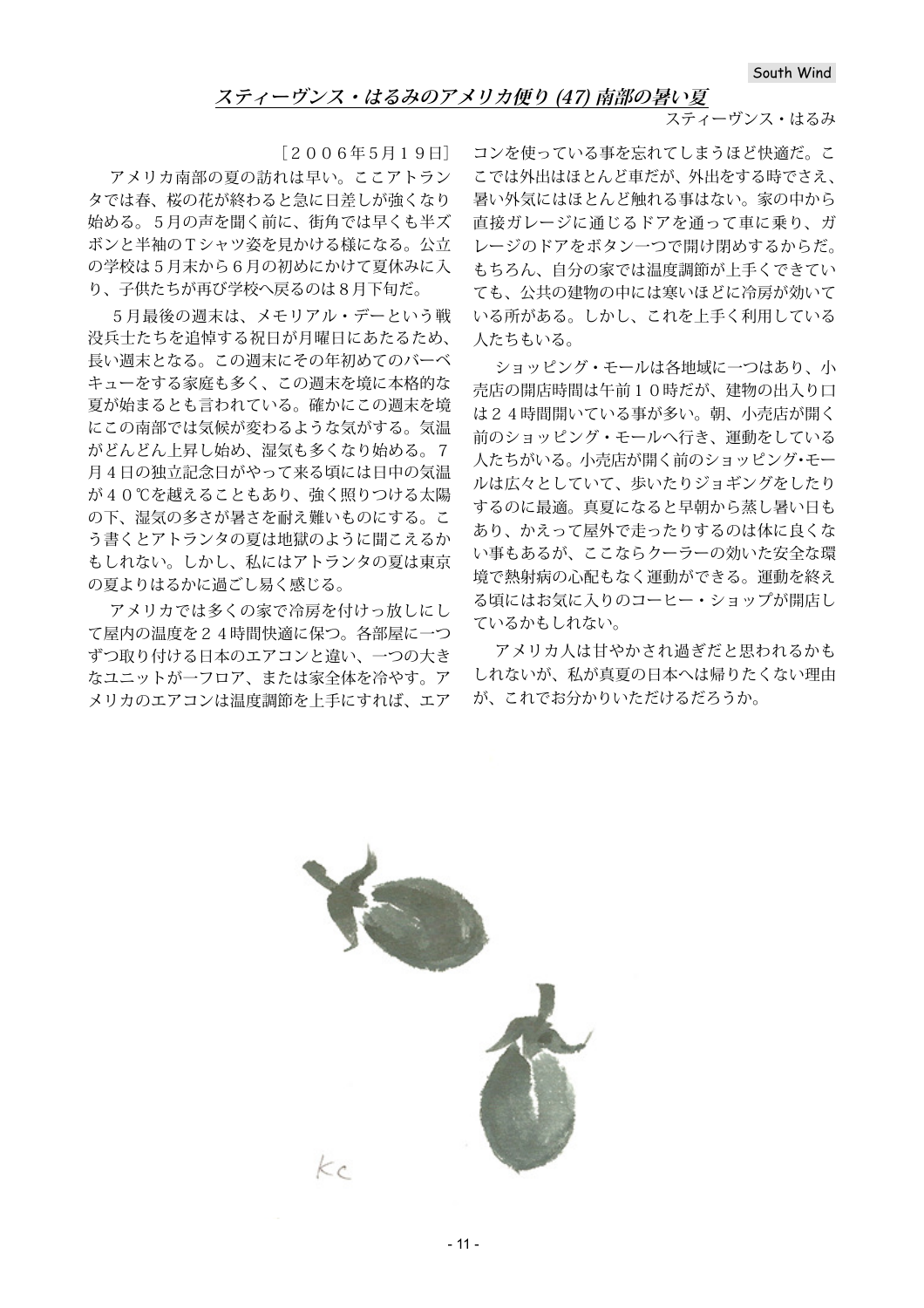## **A letter from the USA (47) Hot summer in the South**

#### Harumi N. STEPHENS

#### [May 19, 2006]

Summer begins early in the South. Here in Atlanta, right after cherry blossom ends in spring, sunlight begins to gain in intensity. When May arrives you start seeing people in short sleeve t-shirts and shorts on the streets. Summer vacation at public schools in Atlanta begins at the end of May or the beginning of June. Children do not go back to school till late August.

The last weekend of May is a long weekend because Memorial Day, a holiday which honors fallen soldiers of war, falls on Monday. Many families enjoy their first barbecue of the season, and it is commonly said that the summer begins on this weekend. In the South it feels like the weather changes after this weekend. The temperature starts to sore and so does humidity. By the time we celebrate Independence Day on the 4th of July, it is not rare to find that the temperature goes up beyond 40 degrees centigrade under the scorching sun, and the high humidity makes it unbearable. While summer in Atlanta seems like hell, I find it much more comfortable than the summer in Tokyo.

Many households in the States keep air-conditioners on to maintain the indoor temperature at a comfortable level 24 hours a day. Instead of having an air conditioning unit for each room, as they typically do in Japan, one big unit usually cools an entire floor or the whole house in the States. If you carefully set the temperature on your thermostat, you will be so comfortable you forget that you have the air conditioner on. Even when you go out you do not have to be exposed to the hot outdoor air. Here, you get around by driving most of the time. When you go out you go through a door from your living quarters to the garage you open and close the automatic garage door with a touch of a button.

Of course, in some public buildings the temperature is set too low and you might find it too cold. However, some people take advantage of that.

Shopping Malls are located in almost each community. While retail stores open at ten, most shopping malls never close their doors. Some people go to the shopping malls early in the morning and walk or jog - long before the retail stores are opened. In summer it can be hot and humid even during the early hours of the morning, and running outdoors can be hazardous to your health. At any shopping mall, with stores still closed, corridors are virtually empty. You can jog or power walk in an air-conditioned and safe environment without worrying about heat exhaustion. By the time you complete your exercise your favorite coffee shop might be open for you to have a break.

You might say that Americans are "Spoiled." Now, do you understand why I don't want to go home in summer?

# **港区国際交流協会「交流サロン」のご案内**

参加者が自由におしゃべりする場として、隔月第三金曜日の夜、「交流サロン」を開いています。200 円程度のスナック菓子をご持参の上、ご参加ください。詳細はお問い合わせ下さい。Tel. 03-3578-3530 1 0月 1 3日(金)午後 6 時 30 分~ 8 時 30 分(8月は休会) 港区役所9階 911 / 912 会議室

## **MIA Friendship Lounge – Let's talk over a cup of tea!**

We welcome your attendance at our MIA Friendship Lounge. The Friendship Lounge is not a lecture or a classroom. Our main purpose is to enjoy chatting, exchanging views and making friends over a cup of coffee or tea. The 3rd Friday of every 2nd month is your time to participate in mutual understanding and communication between Japanese and non-Japanese residents. Feel free to visit the space and please bring a snack worth 200 yen with you. For details, please call MIA at: 03-3578-3530.

> October 13 (Fri.), 18:30-20:30 (no meeting in August) Minato City Hall 9h floor, #911-912

# 交流社交室信息

为了促进,外国人和日本人的交流,隔月第三个星期五晚上,以下时间举办交流社交室,届时请邀请朋 友一起参加。参加者请携带 200 日元左右的小吃参加。详细的情况请打电话问询: Tel. 03-3578-3530

> 10月13日 (星期五) 下午 6:30-8:30 于 (8月:休会) 港区区役所 9 层 911 会议室 /912 会议室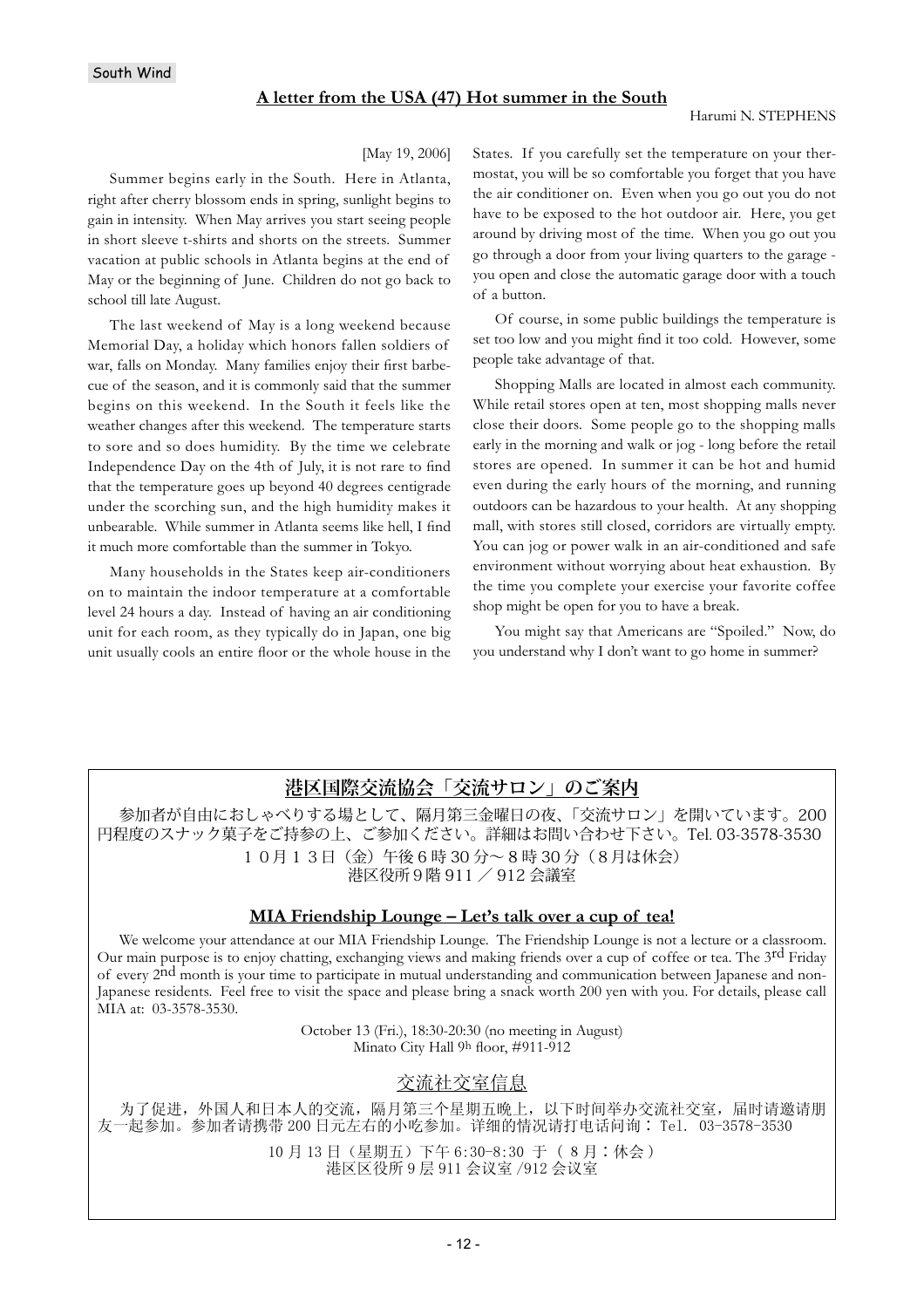#### Harumi N. STEPHENS

 $[2006$ 年5月19日]

美国南部的夏季来得很早。在亚特兰大,春天樱花 刚开过, 日照就强烈起来了。还不到5月, 街头就出 现了短袖、短裤, T恤。公立学校在 5 月底 6 月初开 始放暑假, 孩子们直到8月下旬才重返学校。

5月最后的周末连星期一记念阵忘士兵纪念日是 连休。在这个周末,很多家庭都举行了当年第一次烧 烤聚会,可以说这个周末是夏天的开始。南部的天气 确实从这天起气温直线上升, 湿气增多。7月4日独 立纪念日来临时, 有时超过40℃, 强烈日光下的多 湿天气今人难以忍耐。这里描述的亚特兰大的夏天, 听起来可能犹如地狱,但其实比东京的夏天好过得多。

美国很多家庭都一直开放冷气, 屋内 2 4 小时都很 舒适。不象日本每个房间装一小空调,而是一个中央 空调向一层楼或整幢房子供冷气。如果调节得好, 你 会忘记是开了空调, 觉得很舒适。外出几乎都是开车, 几乎不与外部空气接触。住家与车库只隔着一个门, 车库门只需一按按钮就能开闭, 当然自家温度可以自 己调节。但有的公共场所会太冷,不过也有人会有效 利用这些地方。

各地区都有一个商业中心, 零售店 1 0 点开店, 而 中心的大门往往24小时开放。于是很多人在清晨, 零售店开店前,来此运动,这时候空荡荡的,很宽畅, 散步、跑步就最合适了。盛夏时, 早晨起就闷热, 在 屋外跑步有时对身体不好, 此处有空调, 不会中暑, 很安全。运动之后, 说不定喜欢的咖啡店就开门了!

美国人也许太娇气了, 但这也是我不愿在盛夏回日 本的理由。

[翻译:王菲]

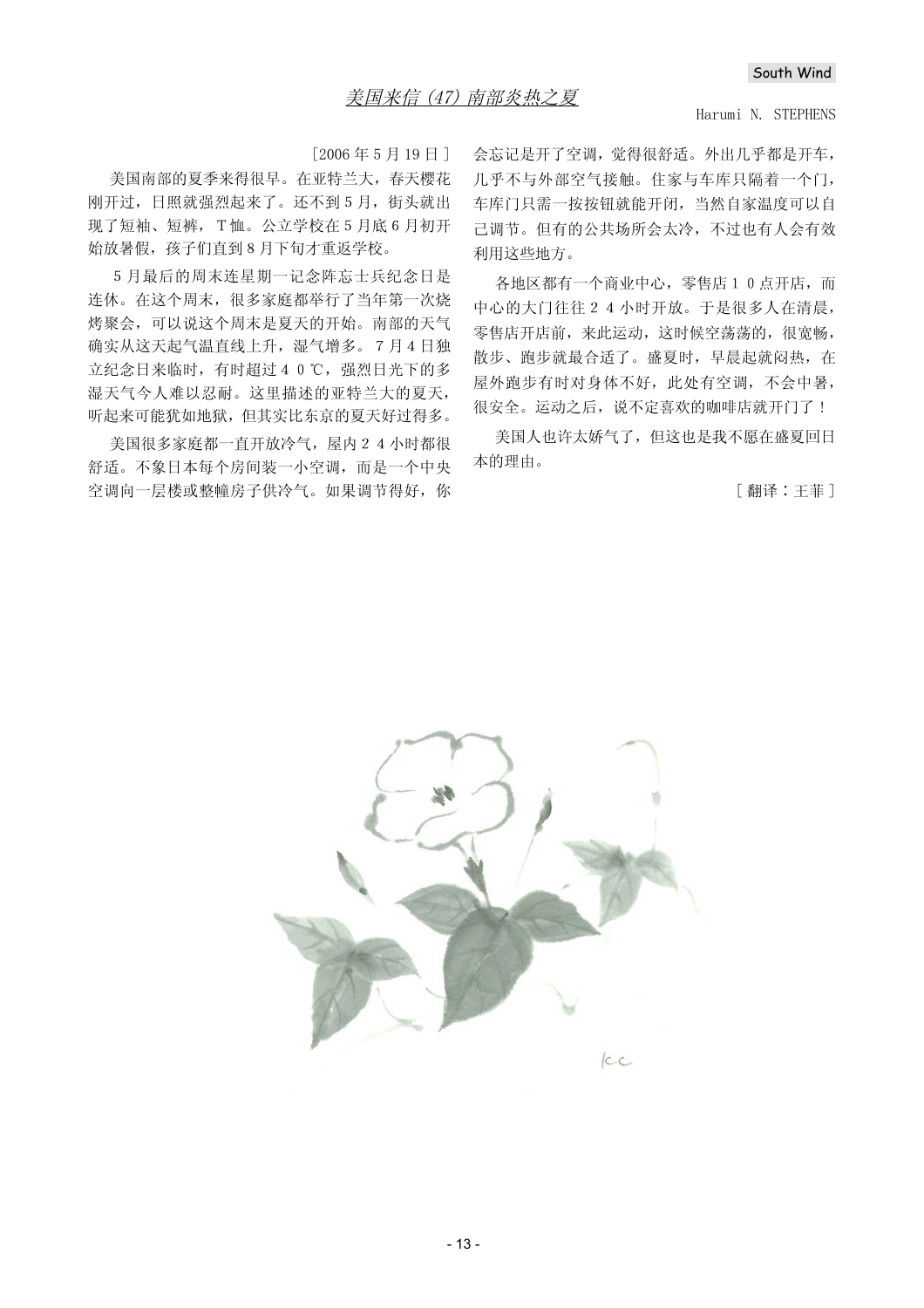## **港区国際交流協会 青少年国際理解講座 中高生のマダガスカル大使館訪問 参加者募集**

港区国際交流協会では、さまざまな国・人・文化に対して目を向け、心を開くきっかけになればと、中 高生を対象に港区内の大使館訪問プログラムを実施しています。

第 23 回目の訪問先はマダガスカル共和国大使館です。マダガスカルはアフリカの東南、インド洋上にあ る、世界第4位の大きさを持つマダガスカル島を主体とした島国です。今回はこのマダガスカル共和国の駐 日大使館を訪問します。

皆さんのご応募をお待ちしています。

- 1. 日 時 平成 18 年 8 月 29 日(火)午前 10 時~(約 1 時間半~ 2 時間)
- 2. 訪 間 先 マダガスカル共和国大使館 (港区元麻布)
- 3. 募集人数 中学 1 年生~高校 3 年生 約 12 名(港区在住者または在学者、或いは港区国際 交流協会会員ご家族)
- 4. 応募方法 → Fax または E-mail による申込 ①氏名 ②性別 ③学校名 ④学年 ⑤住所 ⑥電話番号 ⑦マダガスカルのイメージ ⑧外交官に質問したいこと ○ 申込受付順 定員になり次第締め切ります。
- 5. 引率者 イング 港区国際交流協会ボランティア及び事務局職員
- 6. 内 容 マダガスカル共和国について、質疑応答、その他
- 7. 参加費 アンエン 無料 但し交通費は各自で負担のこと
- 8. その他 実合時間・集合場所等は別途、参加決定者にお知らせします。
- 9. 申込・問い合わせ 港区国際交流協会(105-8511 港区芝公園 1-5-25 港区役所内) Tel. 03(3578)3530 / Fax. 03(3578)3537

E-mail: office@minato-intl-assn.gr.jp

| White |       |
|-------|-------|
|       | areen |



## **MIA cultural exchange Visit by junior and senior high school students to the Embassy of Madagascar**

As one of our programs to further cultural exchange and international understanding, MIA organizes visits to various Embassies located in Minato-ku. Our 23rd such visit will be to the Embassy of the Republic of Madagascar. Located off the southeast coast of Africa in the Indian Ocean, Madagascar is the world's fourth largest island. If you would like to learn more about this island nation, please join us on this Embassy visit. We regret that the program is in Japanese only.

- 1. Date & time: Tuesday, August 29, 2006; 10 AM until about noon
- 2. Place: Embassy of the Republic of Madagascar (Moto Azabu, Minato-ku)
- 3. Capacity: 12 Junior and senior high school students (students either living or attending school in Minato-ku or whose family is an MIA member)
- 4. Method of application: Applications accepted in English or Japanese by fax or e-mail only
	- Please include your (1) Name, (2) Gender, (3) Name of school, (4) Grade, (5) Home address, (6) Phone number, (7) Image of Madagascar, (8) Question you would like to ask the diplomat.
	- Applications will be accepted in the order of receipt until capacity has been reached.
- 5. Chaperones: MIA staff and volunteer members
- 6. Content: Lecture on the Republic of Madagascar, question and answer session, other.
- 7. Cost: Free; however each participant is responsible for his/her own transportation costs.
- 8. Other: Participants will be informed of meeting time, place and other pertinent information at a later date.
- 9. Inquiries and applications: Minato International Association (Minato City Hall; 1-5-25 Shibakoen; 105-8511); Tel. (03) 3578-3530 / Fax. (03) 3578-3537 / E-mail: office@minato-intl-assn.gr.jp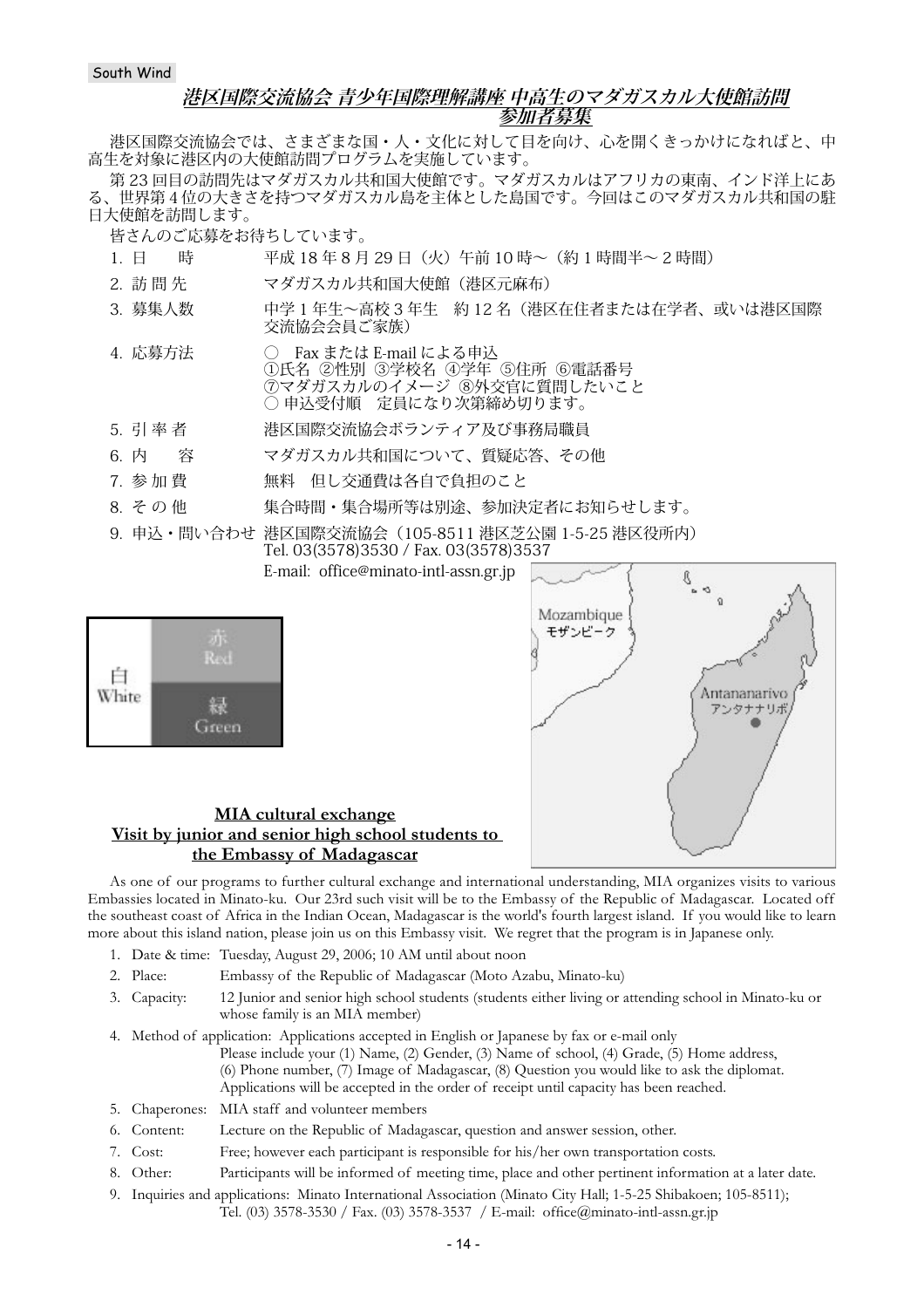# **編集後記**

今年も梅雨の時期にさしかかり、じめじめとした気候をうっとうしく思う反面、この湿度があるから新 緑の美しさに磨きがかかるのだとも思ったりします。テレビで天気予報を見ていたら、日本の梅雨は、ユー ラシア大陸から吹いてくる偏西風がヒマラヤ山脈にぶつかって二つに分かれ、それがまた日本上空で合流し て起きるのだと説明していました。そう考えると、なんだか目先の雨模様がちっぽけに思えて、雄大な気分 にもなったりしますね。

そして、今号では「夏の暑さのしのぎ方」について皆さんから寄せていただきました。これから迎える夏を、 いろいろな視点から楽しんでみたいと思いました。

次号のテーマは「忘れられない歌と想い出」。私は小さい頃から常に歌をくちずさむ癖がありましたので、 忘れられない歌と言われても「さて、どれかしら」と悩みますが、幼稚園くらいの時の昼寝に父が添い寝を してくれた時、いつも歌ってくれた「静かな湖畔の森のかげから・・・」の歌でしょうか。特に「カッコウ、カッ コウ」と歌う時に父が口をすぼめていたのをよく覚えています。幼い頃、恋愛中や、結婚してから、そして 友情の想い出の歌、いろいろな場面でのメロディが皆さんも頭に浮かぶのではないでしょうか。

サウスウィンドでは、初めての寄稿も歓迎します。この機会にぜひあなたの「忘れられない歌と想い出」 をお聞かせください。お待ちしています。

編集長:ののがきあつこ

#### **Postscript**

Once again the rainy season has started as usual and it makes me feel a bit gloomy, but I also remember that the humidity brings a healthy look to new green leaves. The other day, I learned that the prevailing westerlies from Eurasia split at the Himalaya Mountains and merge again over Japan, and that is what causes the rainy season. When I heard that, the rainy weather seemed trivial in comparison with the magnificent movement on the Eurasian continent. In keeping with that theme, this issue introduces contributions under the theme of "How to survive the summer heat." I hope you will enjoy the coming summer from various points of view.

For the next issue, we are inviting contributions on the theme, "That unforgettable song and what it means to me." I have loved singing since I was little, so I don't know which song is the most unforgettable for me, but I do remember my father singing a song to me at naptime when I was about five years old. I remember he puckered his lips when he imitated the chirping of a cuckoo. When you were little, or in love, or at a wedding, or with your friends... you might remember some of the melodies from various scenes in your life.

South Wind is always happy to receive contributions from new writers. We encourage you to write for us on this occasion.

Editor-in-Chief: Atsuko NONOGAKI

### 编辑后记

正是梅雨的季节, 今年的潮湿气候, 多少令人感到有点郁闷的反面, 也让我觉得这个湿度中洗练出来的新 绿光彩美丽。根据电视台天气预报的解说, 从欧亚大陆吹来的偏西风撞到喜马拉雅山脉, 被一分为二。梅雨正 是这两股风在日本上空合流后产生的。这样想着,就觉得眼前的平凡的夏雨模样,竟是如此博大雄伟的风景。

这一期是关于「夏天的避暑方法」。我想从诸位那里寄来了各种原稿,可以让我们从各种的角度来享受今年 的夏天。

下一期的题目是「忘不了的歌」。我小的时候有哼歌的习惯,如果问我,不能忘记的歌是那一首,却很难说 得出来。不过,在我上幼儿园的年龄里,父亲陪我午睡的时候,总是唱着那首「静静的湖畔的森林的影子、、」 的歌。特别是唱道「布谷,布谷」的时候,父亲缩拢的口型至今仍记忆犹新。年幼时,恋爱中,结婚之后,想 起友情的歌, 各种的场面的旋律都会浮现在诸位脑海中吧。

即使是初次的投稿,南风窗也很欢迎。在这个机会里,请无论如何让我们听听您的「忘不了的歌」。全体编 辑成员都在盼望着您的来稿。

> 编辑长:野野垣 安津子 [翻译:李水]